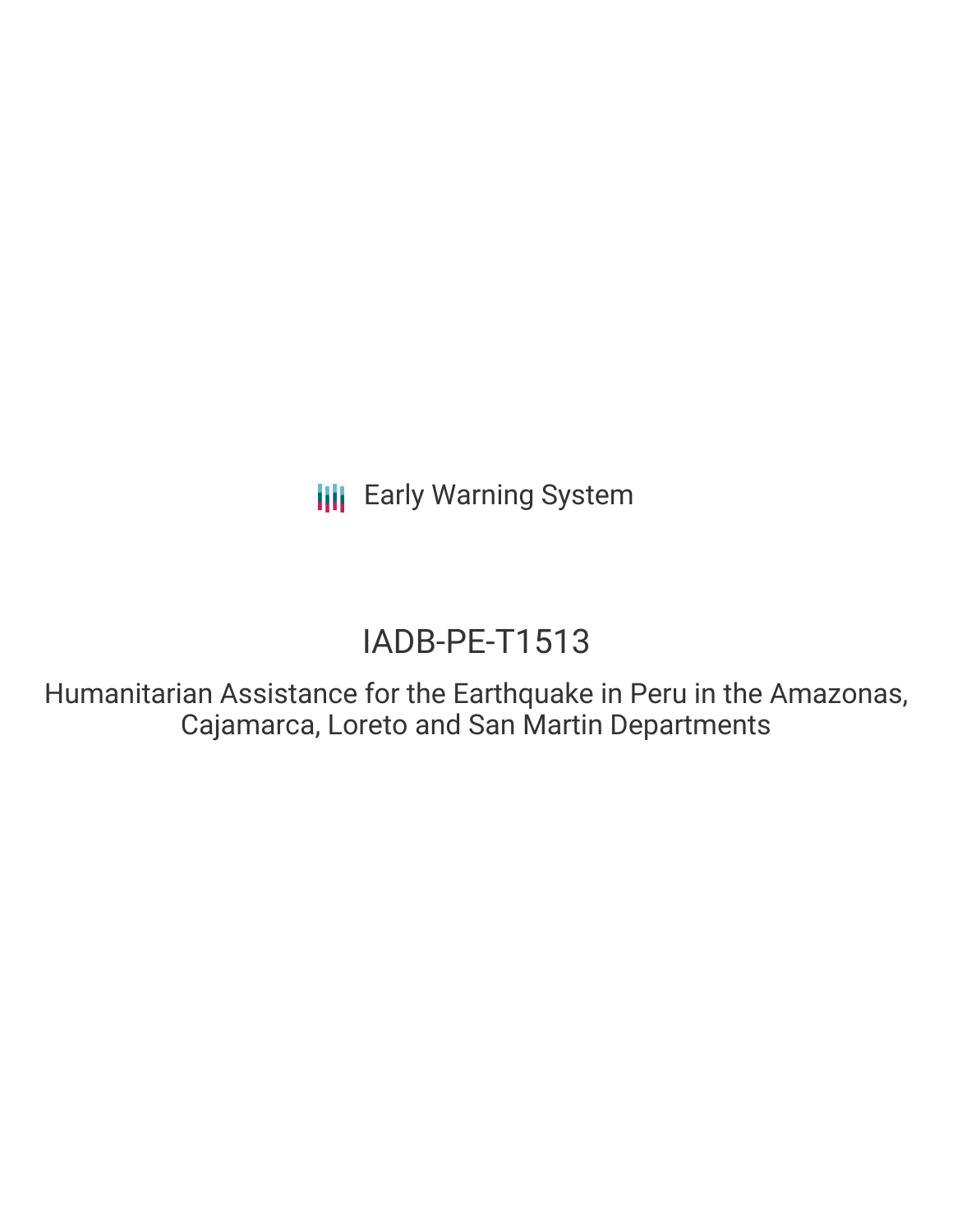

### **Quick Facts**

Martin Departmente

| <b>Countries</b>               | Peru                                           |
|--------------------------------|------------------------------------------------|
| <b>Financial Institutions</b>  | Inter-American Development Bank (IADB)         |
| <b>Status</b>                  | Approved                                       |
| <b>Bank Risk Rating</b>        | C                                              |
| <b>Voting Date</b>             | 2021-12-17                                     |
| <b>Borrower</b>                | Government of Perú                             |
| <b>Sectors</b>                 | Climate and Environment, Humanitarian Response |
| <b>Investment Type(s)</b>      | <b>Advisory Services</b>                       |
| <b>Investment Amount (USD)</b> | \$0.20 million                                 |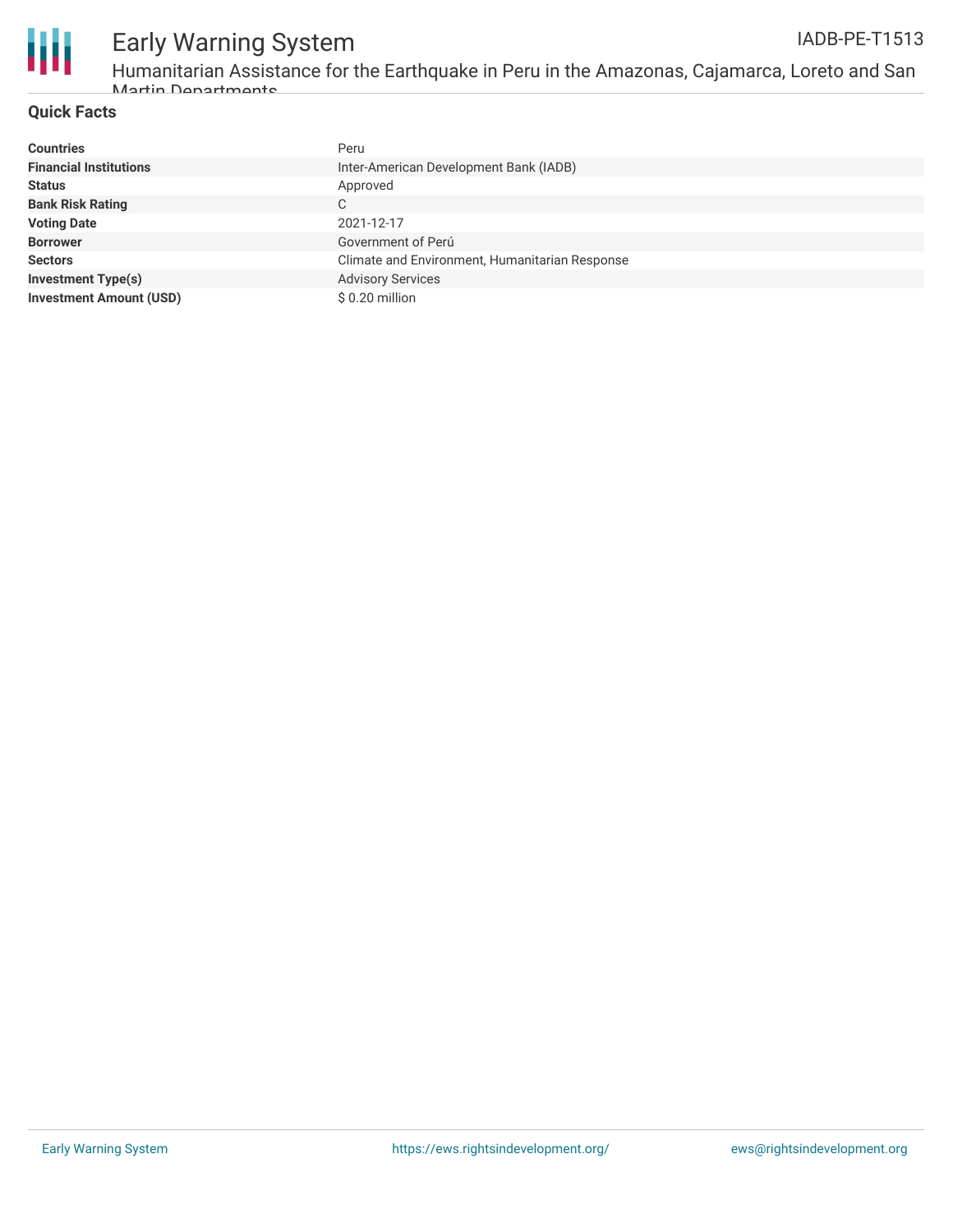

### **Project Description**

The objective of the operation is to support Peru in the execution of humanitarian assistance actions in order to partially alleviate the emergency situation currently facing the affected area of the country, that is, in those districts of the Departments of Amazonas, Cajamarca, Loreto and San Martin where the State of Emergency was declared. Such actions could include attention to essential needs; provisions, medicines, transportation, and other materials that allow meeting the immediate needs of the population.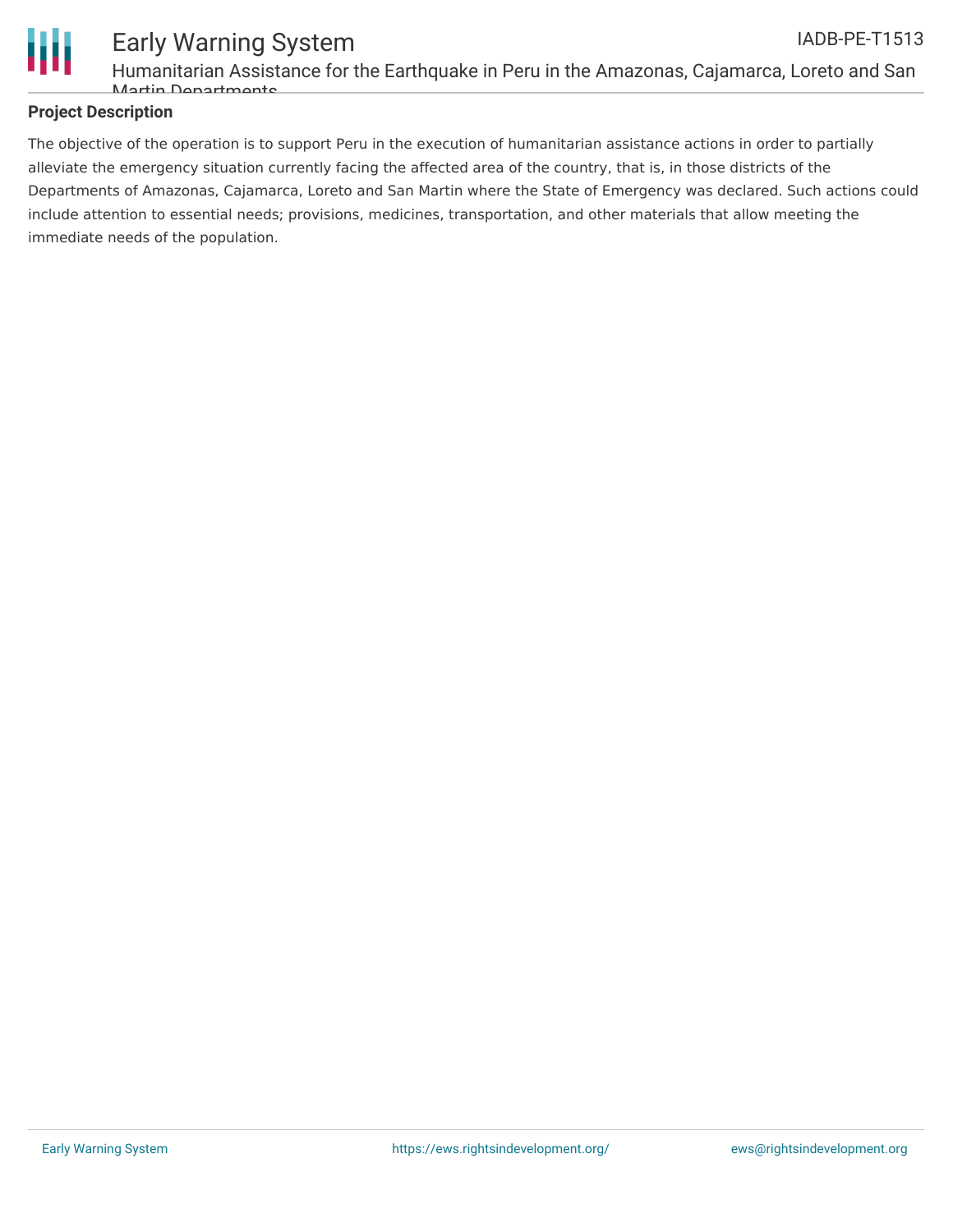

# Early Warning System

Humanitarian Assistance for the Earthquake in Peru in the Amazonas, Cajamarca, Loreto and San Martin Departments

## **Investment Description**

• Inter-American Development Bank (IADB)